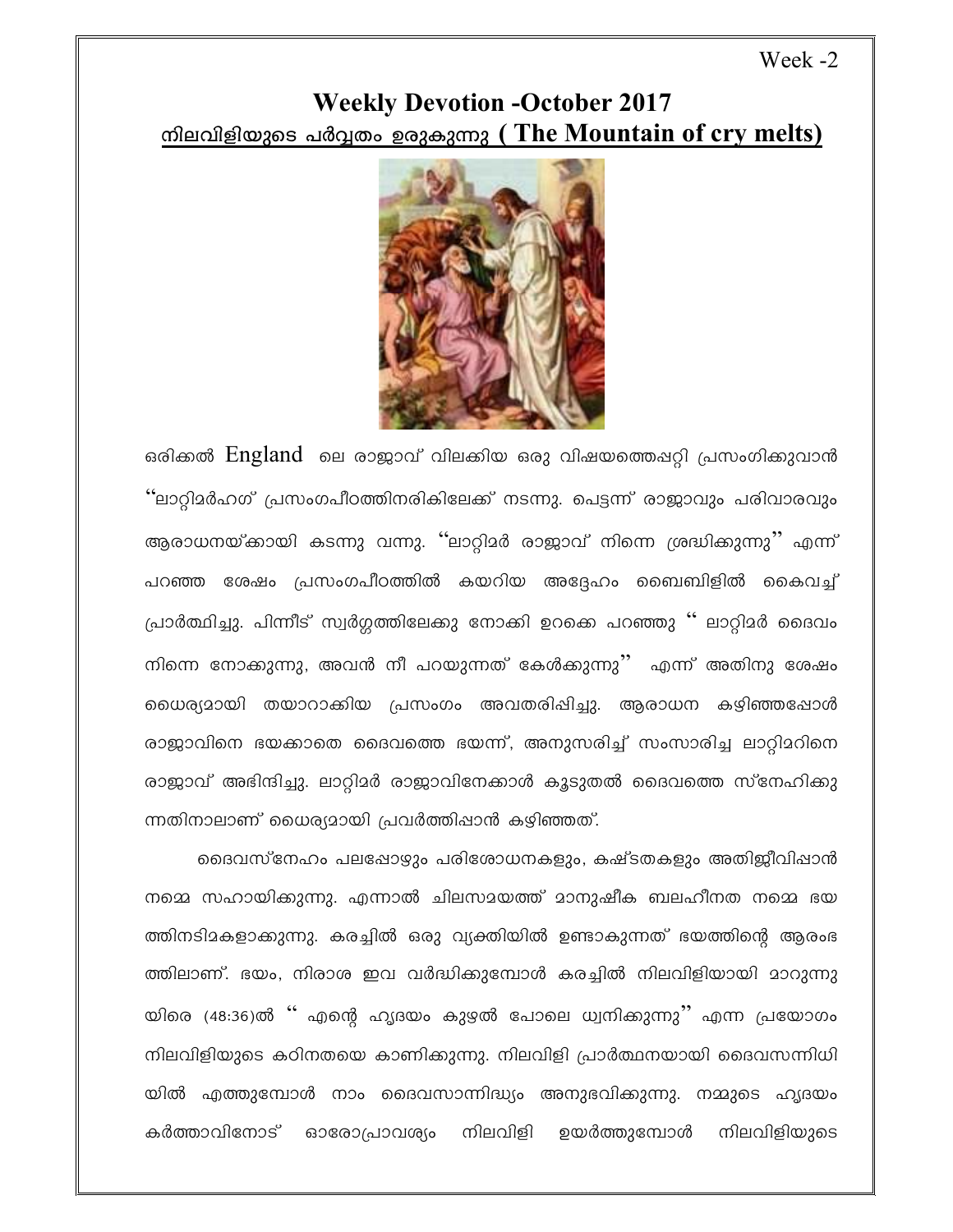പർവ്വതം ഉയരുന്നു. എന്നാൽ യഹോവയുടെ സാന്നിദ്ധ്യം ആ പർവ്വതങ്ങളെ ഉരുക്കു ന്നു. യഹോവയുടെ സാന്നിദ്ധ്യത്തിന്റെ പ്രതീകമാണ് ''തീ''.

പുറ: (2:23) ൽ അടിമവേല മൂലം നെടുവീർഷിട്ട് നിലവിളിച്ചവരുടെ നിലവിളി യഹോവയുടെ സന്നിധിയിലെത്തി എന്ന് കാണാം. നിലവിളിയുടെ പർവ്വതം ഉയർന്ന ഷോൾ യഹോവ അവരെ ഓർത്തു എന്നതു മാത്രമല്ല പ്രശ്നങ്ങൾ മനസ്സിലാക്കി പരി ഹാരം കാണുവാൻ ഒരുങ്ങുകയും ചെയ്തു. യഹോവ തന്റെ സ്ഥലത്തു നിന്ന് പുറ പ്പെട്ട് ഇറങ്ങി ഭൂമിയുടെ ഉന്നതികളിന്മേൽ നടന്നപ്പോൾ അവന്റെ കീഴിൽ പർവ്വത ങ്ങൾ ഉരുകി എന്ന് മീഖ (1:3,4) വചനഭാഗത്തു നിന്ന് കാണാം. തന്റെ ജനത്തിന്റെ പ്രതികൂല പർവ്വതം ഉരുകിയത് യഹോവ ഉന്നതികളിൽ മേൽ നടന്നപ്പോൾ ആണ്. നമ്മെ അടിമത്വത്തിലാക്കിയ വിഷയങ്ങൾ പലതും പർവ്വതസമാനമായില്ലേ ? രക്ഷ ആഗ്രഹിക്കുന്നവർ നിലവിളിച്ചാൽ ദേൽ നമ്മുടെ വിഷയങ്ങളിൽ ൈവം പ്രവർത്തിക്കും, പർവ്വതം ഉരുകി മാറുകയും ചെയ്യും.

ബർത്തിമായി എന്ന കുരുടന്റെ നിലവിളി ഉയർന്നത് അവന്റെ കാഴ്ചയ്ക്കു വേണ്ടി ആയിരുന്നു. ഒരൊറ്റവ്യക്തിയുടെ നിലവിളി കേൾക്കുമോ എന്ന സംശയം വേണ്ട. കണ്ണിന്റെ കാഴ്ച നഷ്ടമായവന്റെ നിലവിളി കേട്ടാണ് യേശുനിന്നത്. തടഞ്ഞ വരുടെ ശബ്ദം അവൻ ശ്രദ്ധിച്ചില്ല എന്നുമാത്രമല്ല ദാവീദുപുത്രന്റെ കരുണയ്ക്കായി ഏറ്റവും അധികം അവൻ യാചിയ്ക്കുകയാണ് ചെയ്തത്. നിലവിളിയുടെ പർവ്വതം ഉയർന്നപ്പോൾ സാന്നിദ്ധ്യത്തിന്റെ ശക്തി, കൃപ അവന് ലഭിക്കുകയും ചെയ്തു. (ലൂക്കോ :18:3843)

പുറത്തേക്ക് ശബ്ദം വരാതെയുള്ള ഹൃദയത്തിലെ ഞരക്കവും, ചുണ്ടുകളുടെ ചലനം പോലും കാണുന്നവനാണ് കർത്താവ്. തന്റെ ഉള്ളം ദൈവസന്നിധിയിൽ പകർന്ന് വിശ്വാസത്തോടെ ഭവനത്തിലേക്ക് മടങ്ങിയ ഹന്നയുടെ മുഖം പിന്നെ വാടി യില്ല എന്ന വചനം വ്യക്തമാക്കുന്നു. ഹന്നയെ ഓർത്ത ദൈവം അവളെ മാനിച്ചു. നിലവിളിച്ച വിഷയത്തിന് മറുപടി നൽകിയ ദൈവം ആ പർവ്വതത്തെ ഉരുക്കി. നിലവി ളിച്ചവൾ സ്തോത്രഗാനം പാടുവാൻ ഇടയായി (1 ശമു:1,2: 1-10) പ്രിയരേ ! നമ്മെ ജയാളികളാക്കുന്ന യഹോവയോട് നിലവിളിക്കുക, യാമങ്ങൾ തോറും മുടങ്ങാതെ പ്രാർത്ഥിച്ച് ശക്തിപ്പെടുവാൻ ദൈവം കൃപ ചെയ്യട്ടെ.